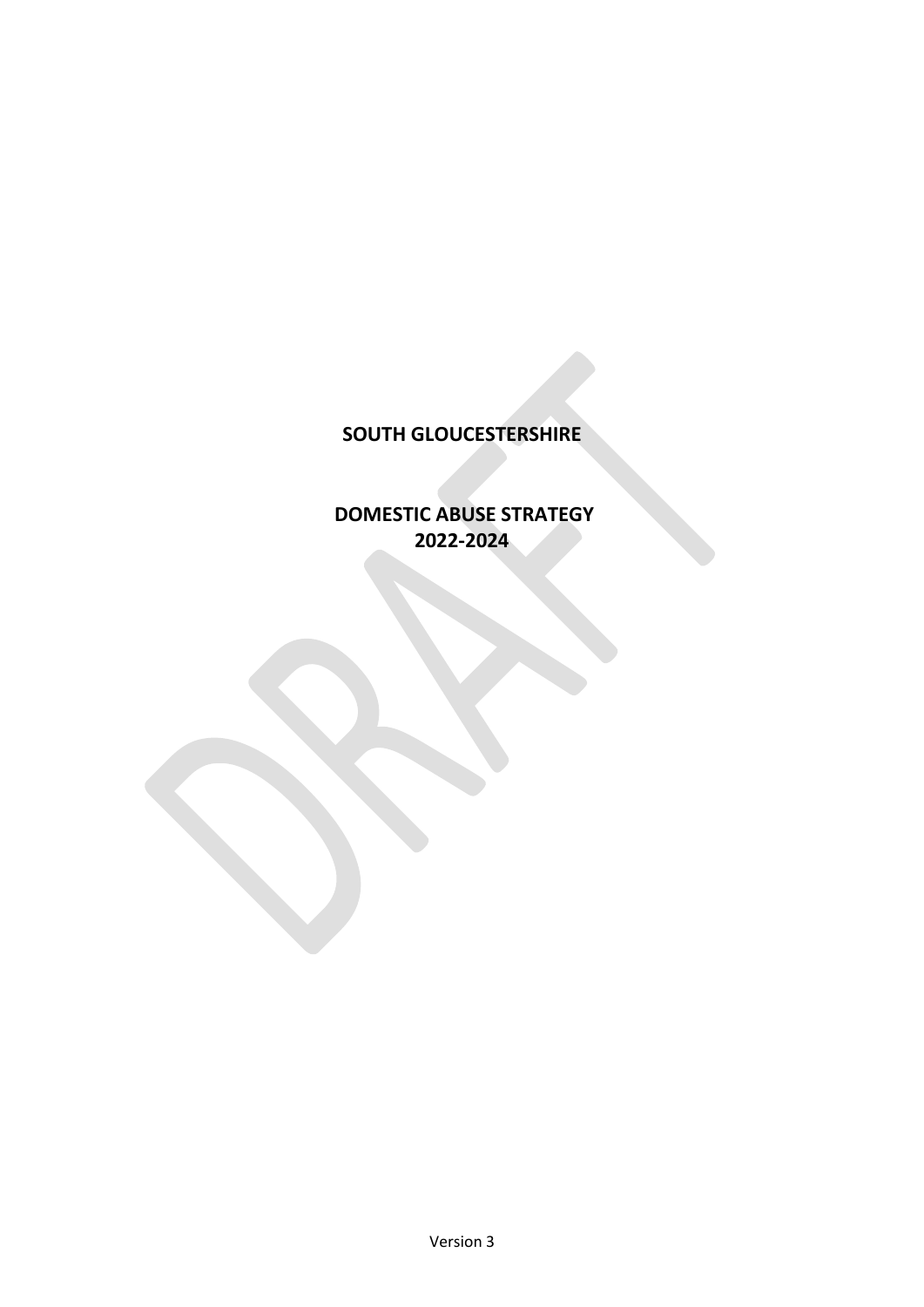# **CONTENTS**

Introduction from the Chair of the Domestic Abuse Strategic Partnership Section 1: Background to the Strategy

- 1.1 Executive Summary
- 1.2 Context
	- Scope of the Domestic Abuse Strategy What is Domestic Abuse Domestic Abuse Act 2021
- 1.3 Summary of Domestic Abuse in South Gloucestershire
- Section 2: Safe Accommodation
	- 2.1 The Safe Accommodation Duty
	- 2.2 What are we doing already?
	- 2.3 How do we want to improve?
- Section 3: Support Services
	- 3.1 Standards
	- 3.2 What are we doing already?
	- 3.3 How do we want to improve?
- Section 4: Communication and reporting of domestic abuse
	- 4.1 Standards
	- 4.2 What are we doing already?
	- 4.3 How do we want to improve?
- Section 5: Preventing Domestic Violence and Abuse
	- 5.1 Approach
	- 5.2 What are we doing already?
	- 5.3 How do we want to improve?
- Section 6: Improving how we work
	- 6.1 What Is This About
		- 6.2 What are we doing already?
		- 6.3 How do we want to improve?
- Section 7: Domestic Abuse Strategy
	- 7.1 Strategy and Objectives
	- 7.2 Delivery of the Strategy
	- 7.3 Domestic Abuse Strategic Partnership
- Section 8: Annual Areas of Focus
- Section 9: How will we know we are making a difference?
	- 9.1 Annual Action Plan
	- 9.2 Measuring Performance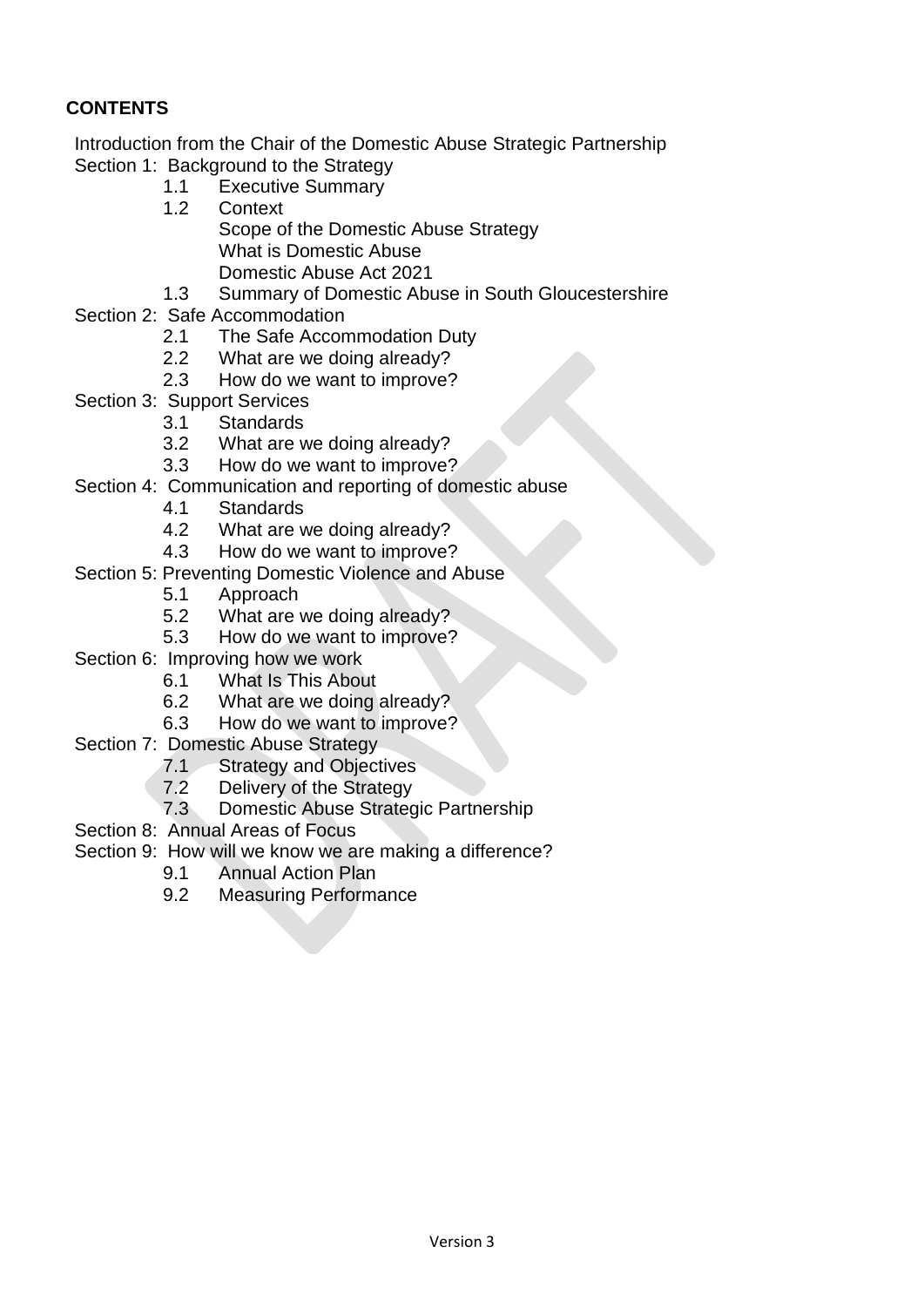# **Section 1: Background to the Strategy**

# **1.1 Executive Summary**

Domestic abuse can affect anyone, regardless of age, disability, gender identity, gender reassignment, race, religion or belief, sax or sexual orientation. In the year to March 2020, it is estimated that 1.6 million females and 757,000 males aged 16 to 74 years experienced domestic abuse, with more women killed as a result of domestic abuse than men.

This Domestic Abuse Strategy outlines how we will meet the challenges posed by domestic abuse in South Gloucestershire. It includes South Gloucestershire Council's strategic response to the statutory duties imposed by the Domestic Abuse Act 2021 but includes much more than that. As well as our support for victims it also includes how we will work to reduce the level and harm caused by domestic violence and abuse within South Gloucestershire.

Whether as direct victims, or as children living in a household that see it in the relationships around them, domestic abuse has a devastating impact both immediately and on the long-term future of individuals.

We estimate around 44,100 South Gloucestershire residents will have experienced domestic abuse over their lifetime. On an annual basis, this equates to 13,410 individuals every year who experience domestic abuse (both familial and intimate partner violence).

This strategy identifies some of the strengths in our local response to domestic violence and abuse, but also areas where we want to improve provision and our services.

Domestic Violence and Abuse is a topic of concern both nationally and locally. South Gloucestershire Council alongside partners from both the public and voluntary, community and social enterprise sectors have invested significantly in safe accommodation and support services, and the needs of many survivors are being met in an appropriate way.

However, our detailed needs assessment shows there are many areas in which improvement is needed to meet local needs. In particular we need to increase understanding and awareness of domestic violence and abuse so that both victims and perpetrators can recognise it and take steps to avoid it.

We also need to be better at establishing and responding to the particular needs of different parts of our community including young people, older people, those from different ethnic or faith backgrounds, LGBTQ+, and those with disabilities.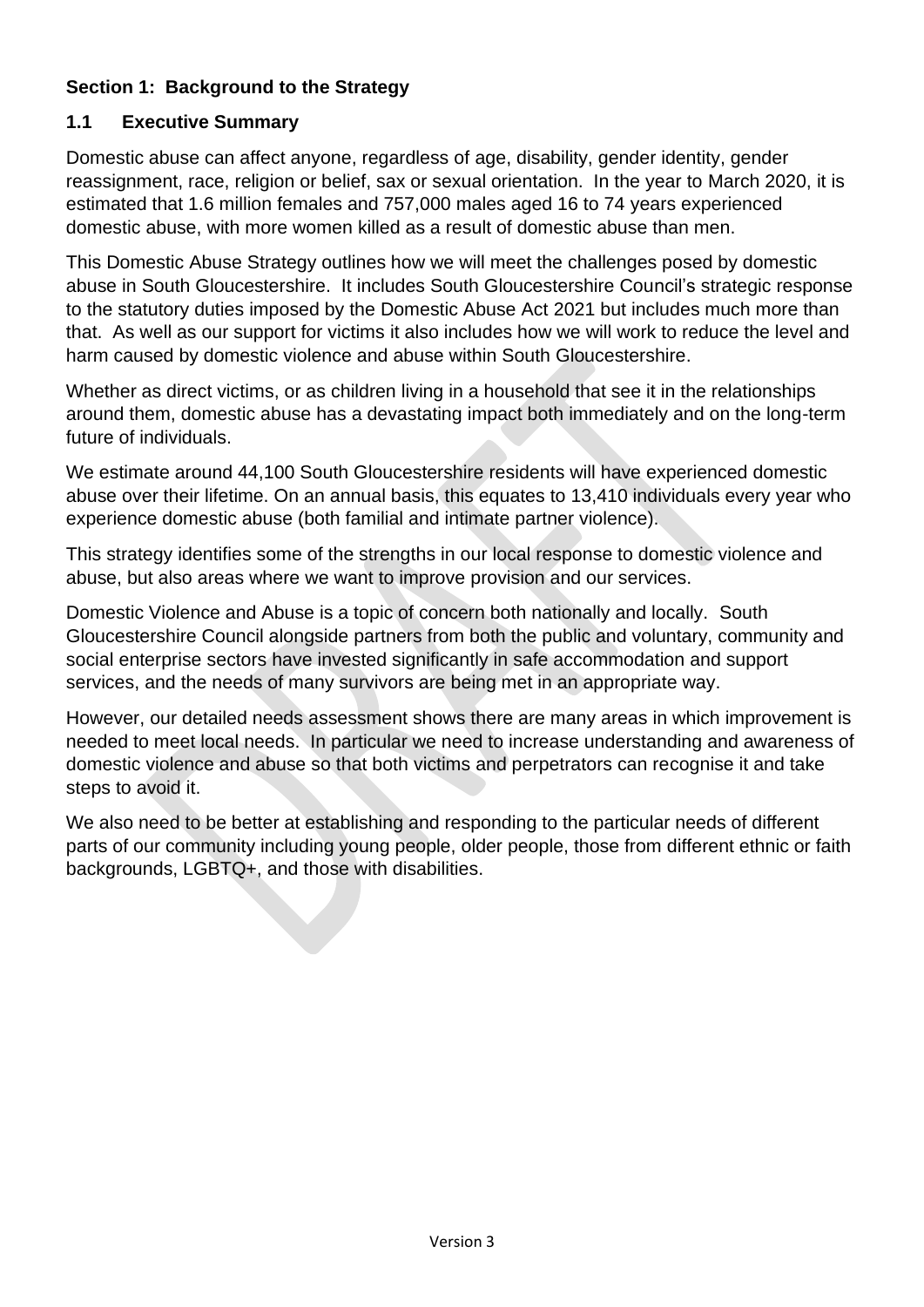In response to the findings of our needs assessment we will focus on achieving the following objectives over the next three years.

- **1 Provide a range of appropriate Safe Accommodation options for all survivors of Domestic Abuse who need it**
- **2 Improve support enabling survivors to return home safely or to move into alternative permanent accommodation more quickly**
- **3 Early intervention to prevent homelessness caused by domestic abuse**
- **4 Provide accessible and effective support services to help survivors**
- **5 Improve communication and the confidence of survivors to report domestic abuse**
- **6 Early intervention to identify domestic abuse and prevent escalation**
- **7 Reduce the level and harm caused by domestic violence and abuse within South Gloucestershire**

# **1.2 Context**

## **Scope of the Domestic Abuse Strategy**

The Domestic Violence and Abuse Strategy 2022-2024 outlines how South Gloucestershire will implement the statutory duties related to safe accommodation included within the Domestic Abuse Act 2021. It describes how South Gloucestershire Council will meet those duties, supported with guidance, advice, and expertise from the Domestic Abuse Strategic Partnership

However this Strategy goes further than this minimum required by the Domestic Abuse Act 2021. It is a holistic approach that includes our broader partnership response to domestic abuse and includes elements such as communications, and our work to prevent domestic violence and abuse including work with perpetrators.

Delivery of the strategy will therefore be carried out by a range of partners and co-ordinated through the Domestic Abuse Strategic Partnership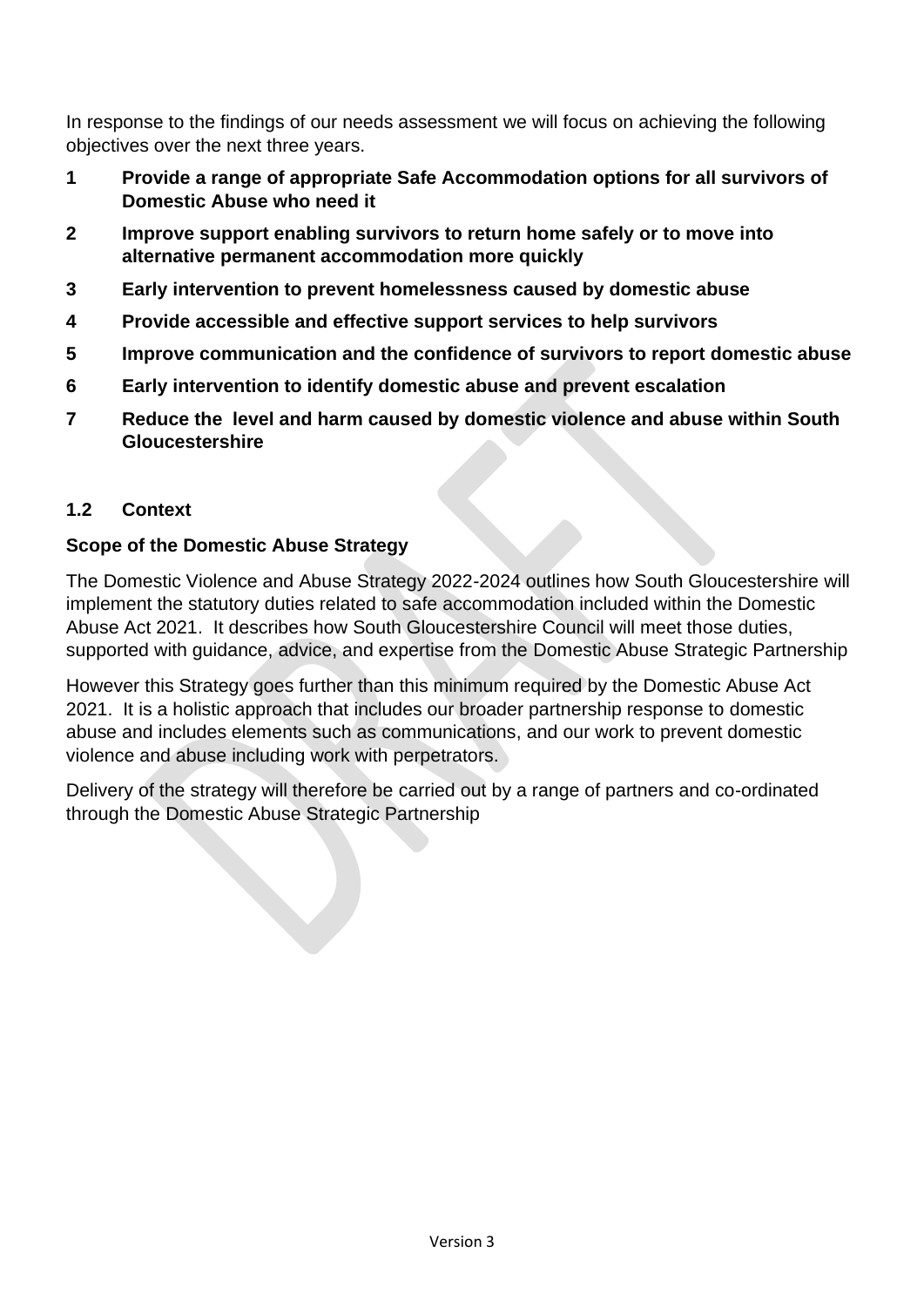## **What is Domestic Abuse**

Behaviour of a person ("A") towards another person ("B") is "domestic abuse" if:

- **A and B are each aged 16 or over and are personally connected to each other, and**
- **the behaviour is abusive.**

Behaviour is "abusive" if it consists of any of the following:

- **physical or sexual abuse;**
- **violent or threatening behaviour;**
- **controlling or coercive behaviour;**
- **economic abuse (see subsection (4));**
- **psychological, emotional or other abuse;and it does not matter whether the behaviour consists of a single incident or a course of conduct.**

"Economic abuse" means any behaviour that has a substantial adverse effect on B's ability to:

- **acquire, use or maintain money or other property, or**
- **obtain goods or services.**

For the purposes of this Act A's behaviour may be behaviour "towards" B despite the fact that it consists of conduct directed at another person (for example, B's child).

Two people are "personally connected" to each other if any of the following applies:

- they are, or have been, married to each other:
- they are, or have been, civil partners of each other;
- they have agreed to marry one another (whether or not the agreement has been terminated);
- they have entered into a civil partnership agreement (whether or not the agreement has been terminated);
- they are, or have been, in an intimate personal relationship with each other;
- they each have, or there has been a time when they each have had, a parental relationship in relation to the same child
- they are relatives.

This definition includes a child who:

- sees or hears, or experiences the effects of, the abuse, and
- is related to A or B.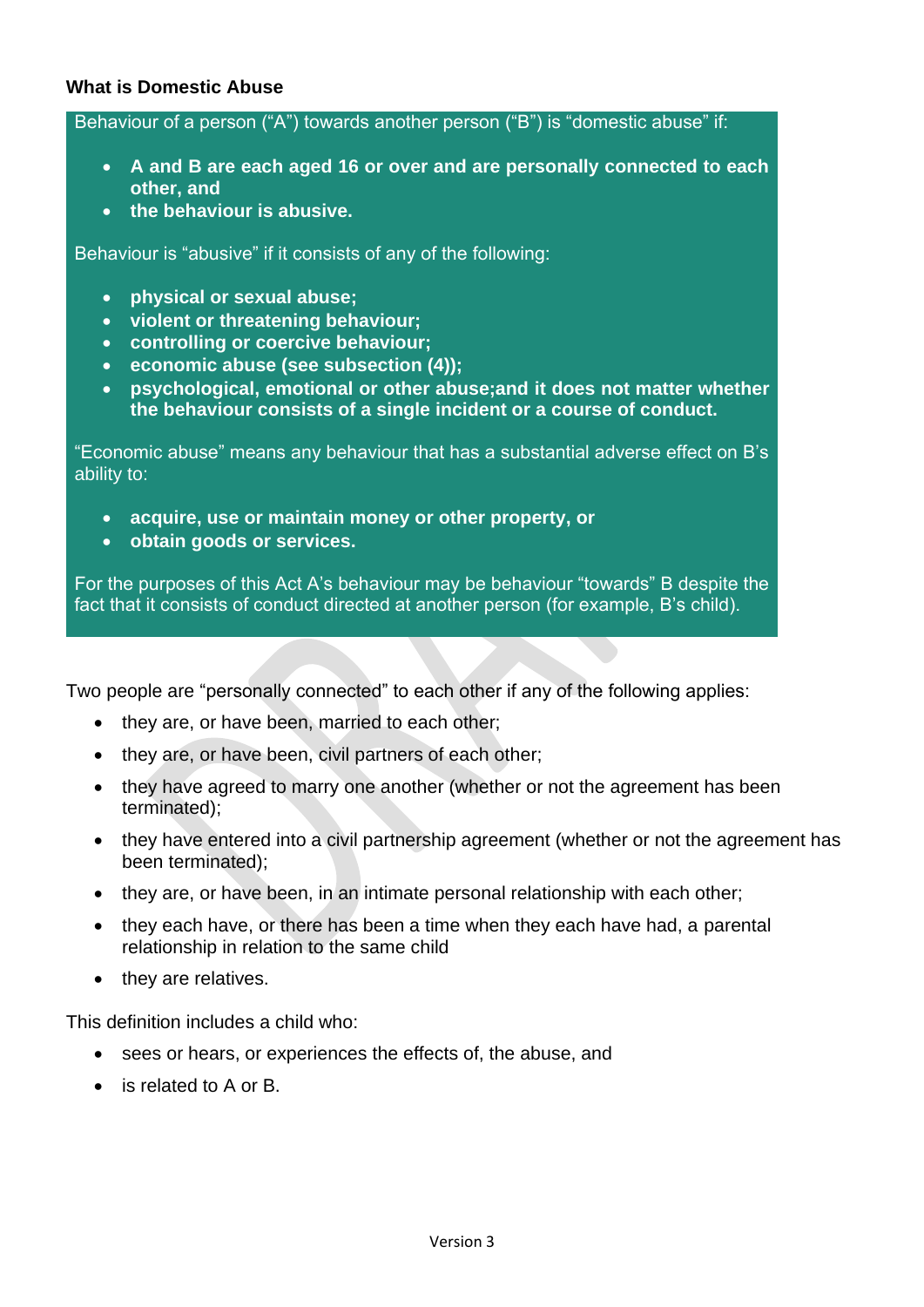## **Domestic Abuse Act 2021**

The Domestic Abuse Act achieved Royal Assent in April 2021 and is intended to improve the response to domestic abuse as follows:

- **Protect and support victims** to enhance the safety of victims and the support they receive;
- **Transform the justice process** to provide support to victims throughout the justice process and an effective response to perpetrators to end the cycle of abuse;
- **Improve performance** to drive consistency and better performance in the response to domestic abuse; and
- **Promote awareness**  put domestic abuse at the top of everybody's agenda.

## **1.3 Summary of Domestic Abuse in South Gloucestershire**

#### *How much domestic abuse is there?*

Levels of Domestic Abuse are notoriously difficult to accurately assess, as so many incidents are not reported to the Police or partners. However, using estimated prevalence based on national data adjusted to the local population level, and the Crime Survey for England and Wales (2020) prevalence ratios we estimate around **44,100 will have experienced domestic abuse over their lifetime**. On an annual basis, this equates to 13,410 individuals every year who experience domestic abuse (both familial and intimate partner violence).

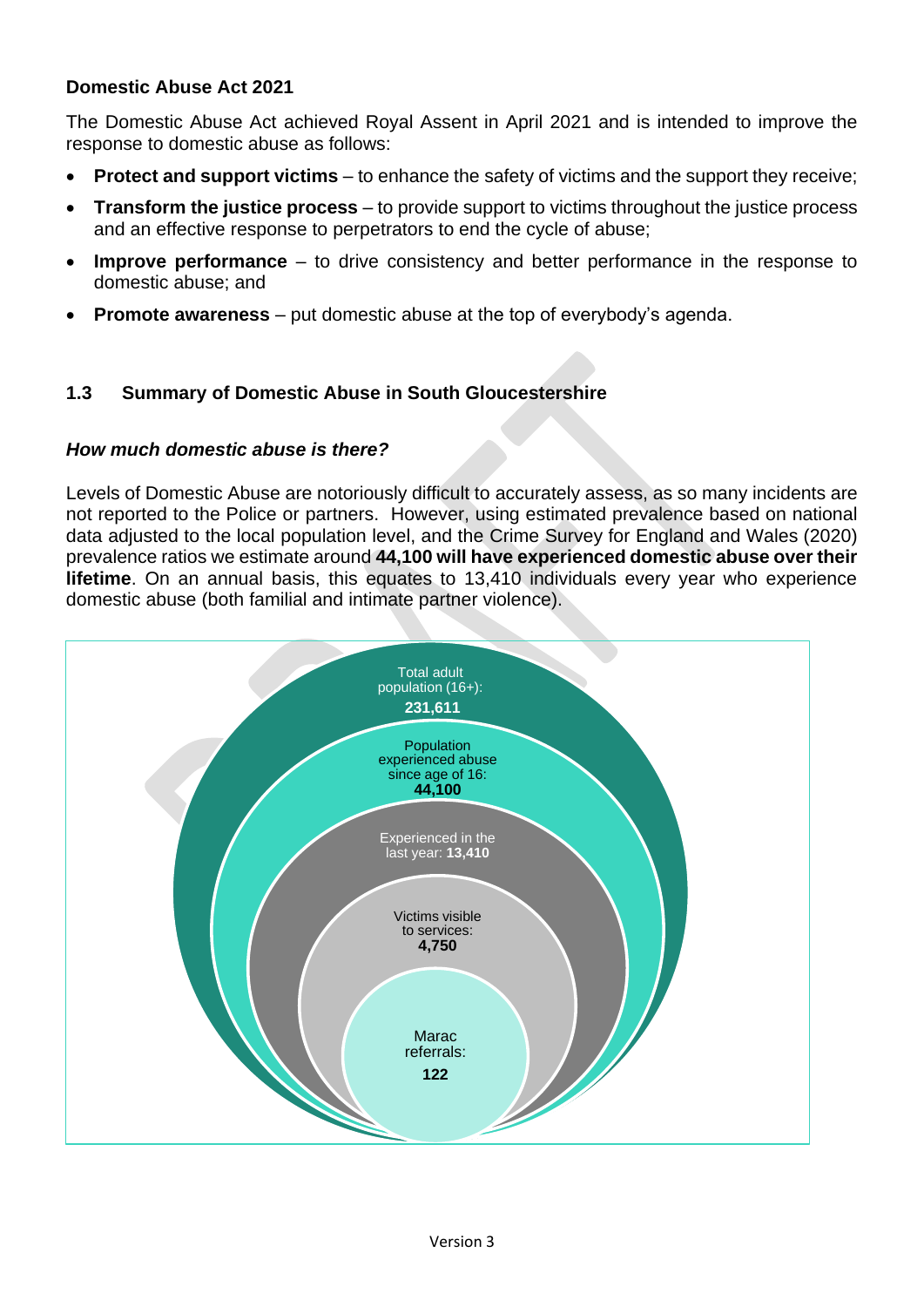**This figure for the number of people in South Gloucestershire each year who experience domestic abuse includes**

- **2,850 young people between 16-24 (Around one fifth of these will be 16-17 year olds.)**
- **2,650 individuals over the age of 60**
- **9,060 female, and 4,350 male victims**
- **1,660 victims within the LGB+ community**
- **272 pregnant women.**
- **840 victims of domestic abuse from a BAME community**

## *Impact of Covid-19*

Lockdowns to reduce the spread of Covid-19 are believed to have increased the levels of domestic abuse, while also reducing the confidence of victims to come forward and report. Referrals to services in South Gloucestershire show a marked increase during 2020 compared to the previous year.

|                                                | 22nd March to<br>31 <sup>st</sup> July 2019 | 22nd March to<br>31 <sup>st</sup> July 2020 | Percentage Increase |
|------------------------------------------------|---------------------------------------------|---------------------------------------------|---------------------|
| Contacts to duty team                          | 331                                         | 616                                         | 86%                 |
| <b>Referrals to Safe house</b>                 | 45                                          | 58                                          | 29%                 |
| Referrals to community for<br>outreach workers | 88                                          | 118                                         | 34%                 |
| Referrals to community for IDVA<br>support     | 100                                         | 127                                         | 27%                 |

## *How much of this domestic abuse is hidden?*

As shown above 4,750 victims of domestic abuse reported to services in 2020/21. This represents just 35% of victims, leaving 65% not confident to come forward and receive support.

# *Reported crime*

During the past 3-years, the rate of domestic abuse related crime increased year-on-year from 9.4 crimes per 1,000 population in 2018-19 in to 11.1 per 1,000 population in 2020-21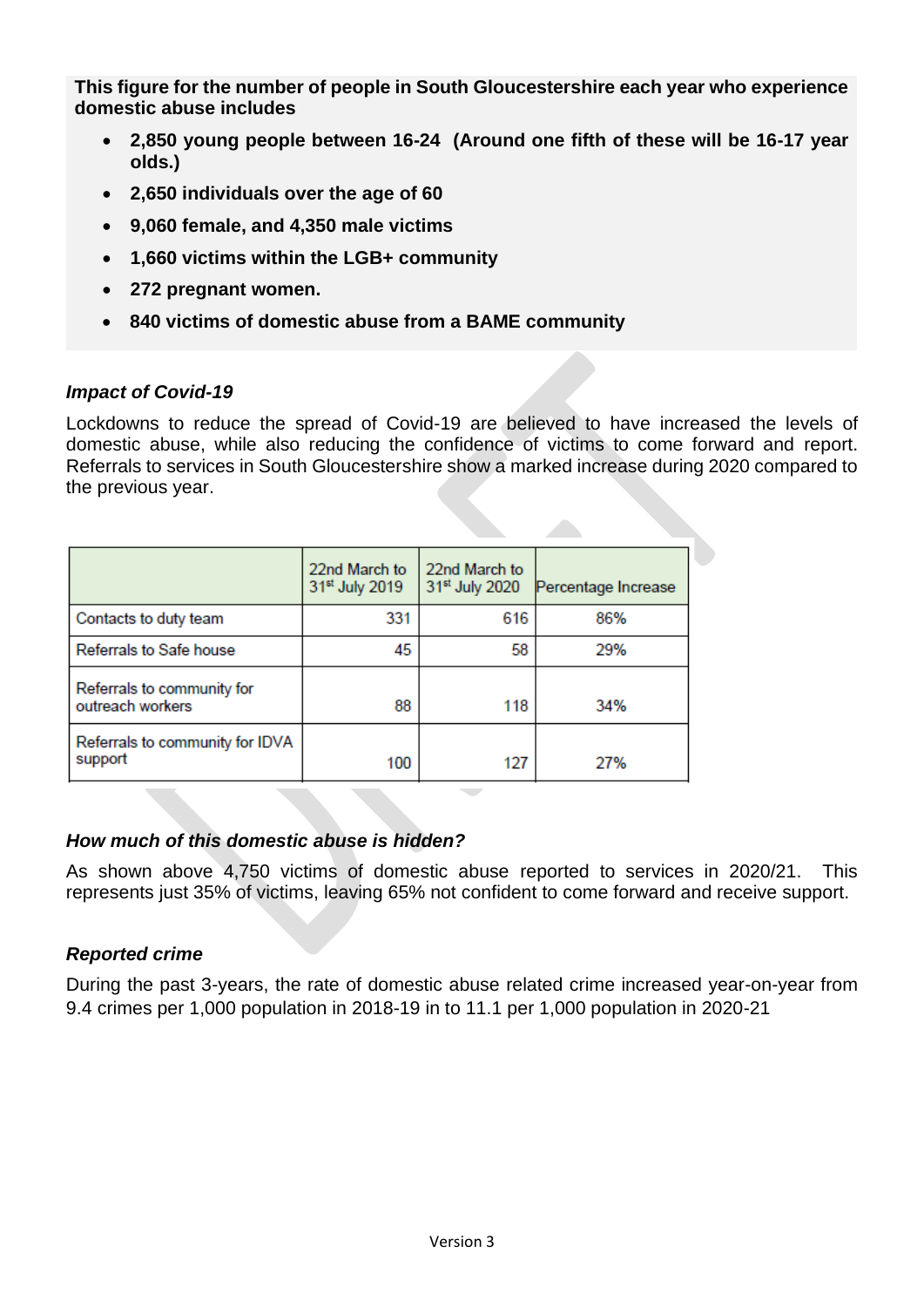

Simultaneously there was also an increase in violence against the person domestic abuse-related offences from a low of 1,935 in 2018-19 to a high of 2,297 in 2020-21. During this 3-year period the percentage of all violence offences that were domestic abuse related experienced an increase, from 38.1% in 2018-19 up to 43.0% in 2020-21. This increase in violence connected with domestic abuse puts South Gloucestershire above the 2020/21 Avon and Somerset average of 38%.

In each of the past 3-years, female victims have consistently accounted for approximately 69% to 70% of all domestic abuse victims in South Gloucestershire.

The 25-to-34-year age banding forms the largest age group of domestic abuse victims, accounting for 32% of the total in the most recent year.



Victim Demographics

Ethnicity data has not been recorded for approximately 44% of domestic abuse victims in South Gloucestershire in the past 3 years.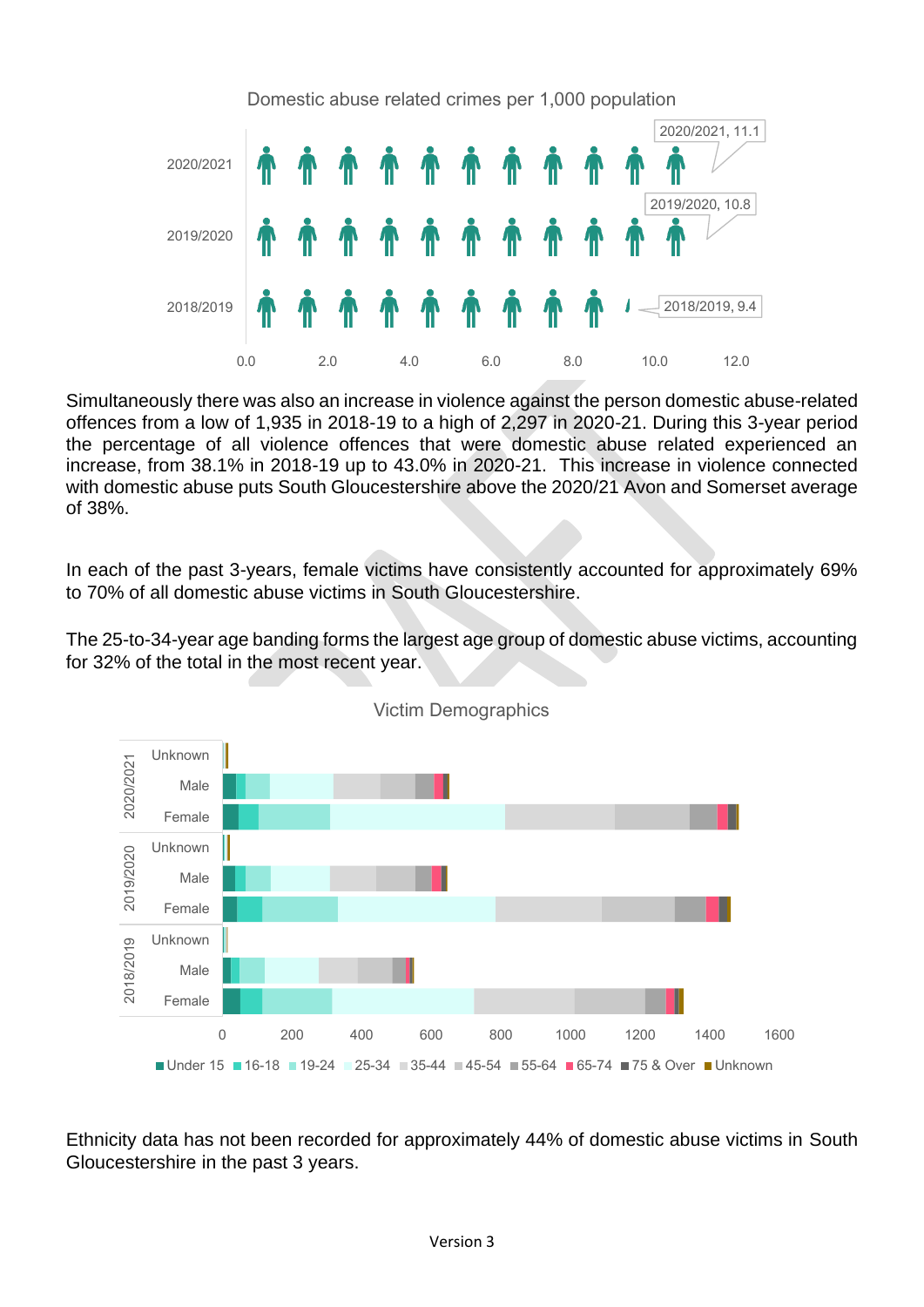Where known, and as defined by Avon and Somerset police force, the largest proportion of victims have been defined as 'White – North European'. The next largest group have been defined as 'Black', followed by 'Asian'.



## **Section 2: Safe Accommodation**

#### **2.1 The Safe Accommodation Duty**

The Domestic Abuse Act 2021 includes a number of measures for Local Authorities including placing a statutory duty on South Gloucestershire Council to provide support to victims of domestic abuse and their children within refuges and other safe accommodation. It has created a four-part statutory framework for the delivery of support to victims of domestic abuse and their children in safe accommodation and provide clarity over governance and accountability:

- Assess the need for accommodation-based domestic abuse support for all victims in their area, including those who require cross-border support.
- Develop and publish a strategy for the provision of such support to cover their locality, having regard to the needs assessment.
- Give effect to the strategy (through commissioning / de-commissioning decisions).
- Monitor and evaluate the effectiveness of the strategy.

## Safe Accommodation is **"solely dedicated to providing a safe place to stay for victims of domestic abuse, including expert support"**

Safe accommodation can be any one of the following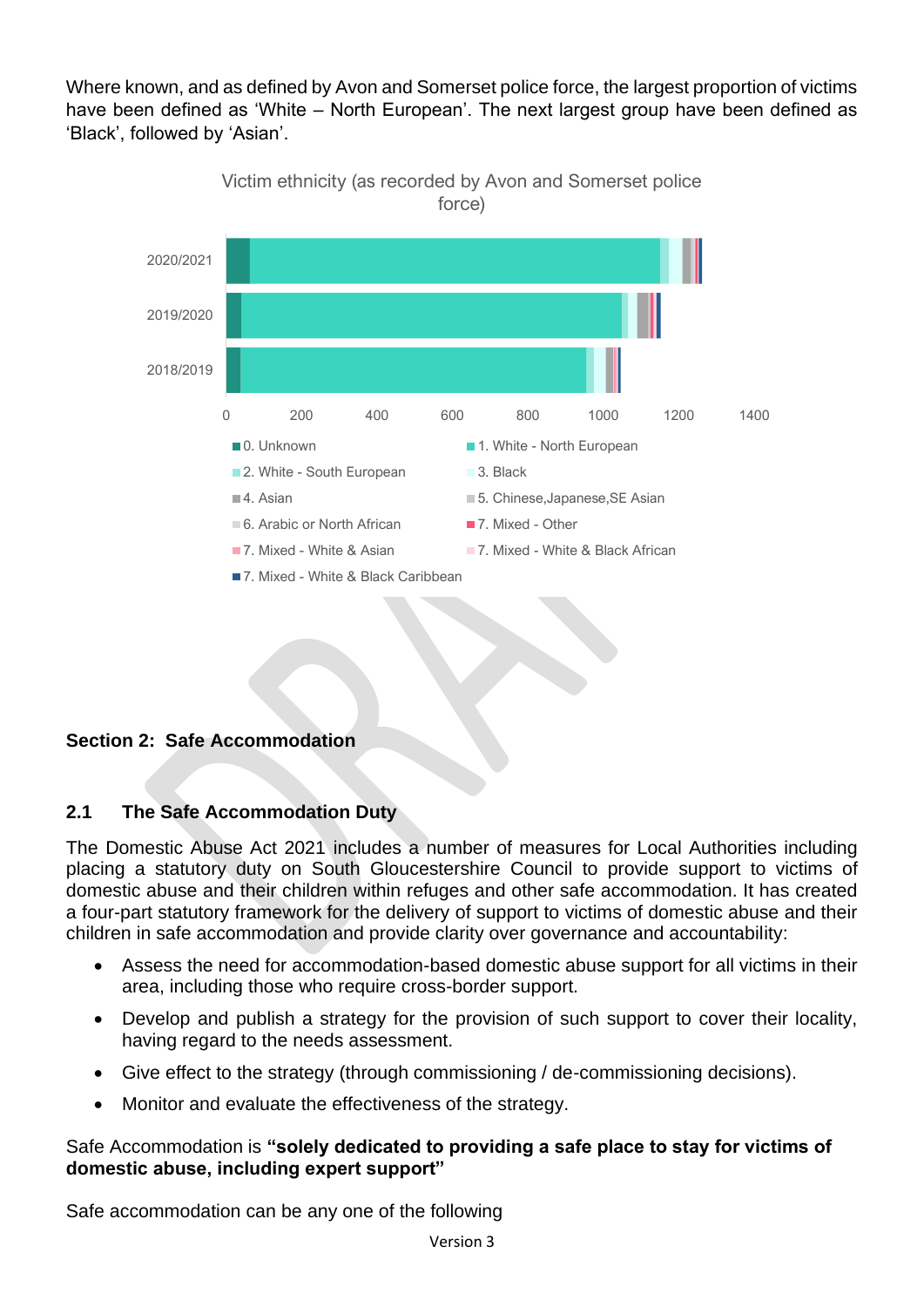**Refuge Accommodation** – a refuge offers single gender or single sex accommodation and domestic abuse support tied to that accommodation. Survivors, including their children, will have access to a programme of support.

**Specialist Safe Accommodation** – is refuge accommodation which is tailored to also supporting those who share particular protected characteristics (do we need to define?) and/or share one more more vulnerabilities requiring additional support. They may include 'By and For' services led by those who share the same protected characteristics.

**Dispersed Accommodation** – is still secure and dedicated to supporting survivors of Domestic Abuse

- I. Accommodation with the same level of specialist support as provided within a refuge, but for victims unable to stay in a refuge with communal spaces due to complex support needs, or for other reasons such as teenage sons who may not be suitable for a women's / family refuge.
- II. 'Semi-independent' accommodation which provides support to survivors still at risk of abuse from their perpetrators, but who need less intense support than that provided in a refuge.

**Sanctuary Schemes** – provide enhanced physical security measures within the home to enable survivors to continue living in their own home if they wish, providing it is safe to do so and the perpetrator does not live there.

**Move on / Second Stage accommodation** – temporarily accommodate survivors and families who no longer need the intense support provided in a Refuge, but still need a lower level of support before moving to fully independent and permanent accommodation. Not every survivor will need this, but it may be helpful in some cases.

**Domestic Abuse emergency accommodation** – a safe place with support to give survivors a temporary period of time to make decisions in a safe environment.

Accommodation such as Bed and Breakfast accommodation is not considered relevant safe accommodation and for this reason is specifically excluded from the Regulations.

#### **2.2 What are we doing already?**

Refuge accommodation is prioritised on the basis of Risk to the individual/family. In total, there were 162 referrals in 2020/21. The number of referrals have increased year on year from 95 in 2018/19. The most common way victim/survivors are referred into the service is via a self-referral, followed by a referral from the Local Domestic Abuse Community Based Service and 'Other'.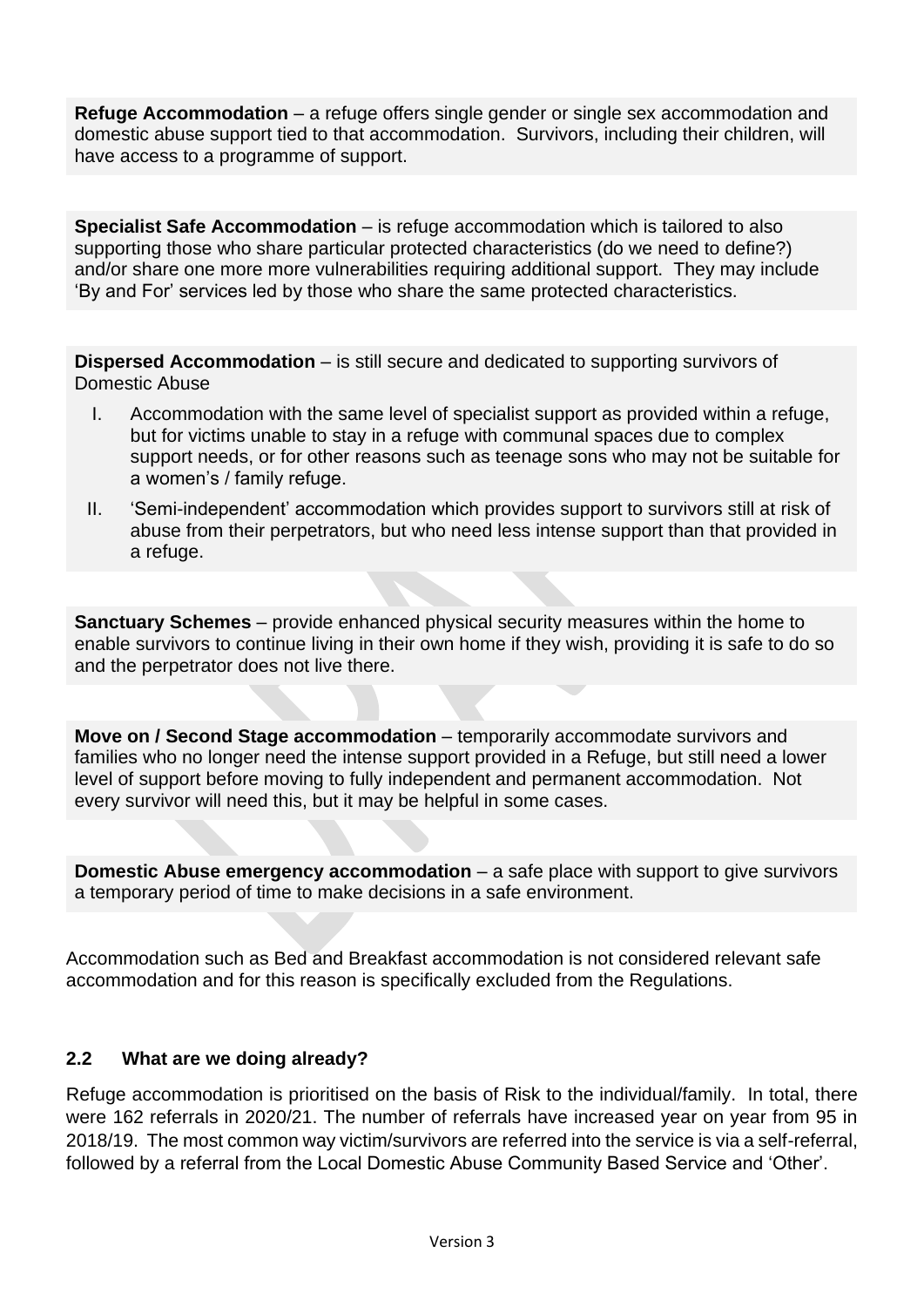The number of referrals from outside the local authority area has increased over the past 3 years, and in 2020/21 131 referrals came from outside of the local authority area.

**34 61 25 89 36 126 2018-19 2019-20 2020-21** Referrals to Refuge Accepted and Declined • Number of referrals accepted • Number of referrals declined

The most common reason for a declined referral was due to no capacity to support/ no space. In 2020/21 there were increases in no space and in victims/survivors not wanting support. In response to extra demands caused by Covid-19 South Gloucestershire Council commissioned an additional 8 refuge spaces in 2021/22.

Upon exit from the service, victims/ survivors most commonly moved into social rented or supported housing. In 2020/21 there was a small increase in the number who went into social rented or supported housing compared to the previous year. Those who did not were likely to find accommodation in another Refuge and a small proportion stayed with friends or family.

The majority of victims/survivors stayed for less than 4 months in Refuge with fewer staying for 4-6 months. However a number stayed between 6 months and 2 years which significantly affects service capacity.

We provide 16 Refuge places (8 for a single person; 3 for 1 a woman2 for a woman and a child; 3 for woman and 2 children; 2 for a woman and 3 children). All spaces that accommodate children will accommodate children up to the age of 16. The majority of victims/survivors needing refuge are either single persons with no children or have 1 child.

This includes 2 refuge places for male victims.

.

.

Our Refuge accommodation provider also provides refuge places in other areas and so survivors can be accommodated outside South Gloucestershire where necessary for their safety, with South Gloucestershire accommodation used for survivors from those areas.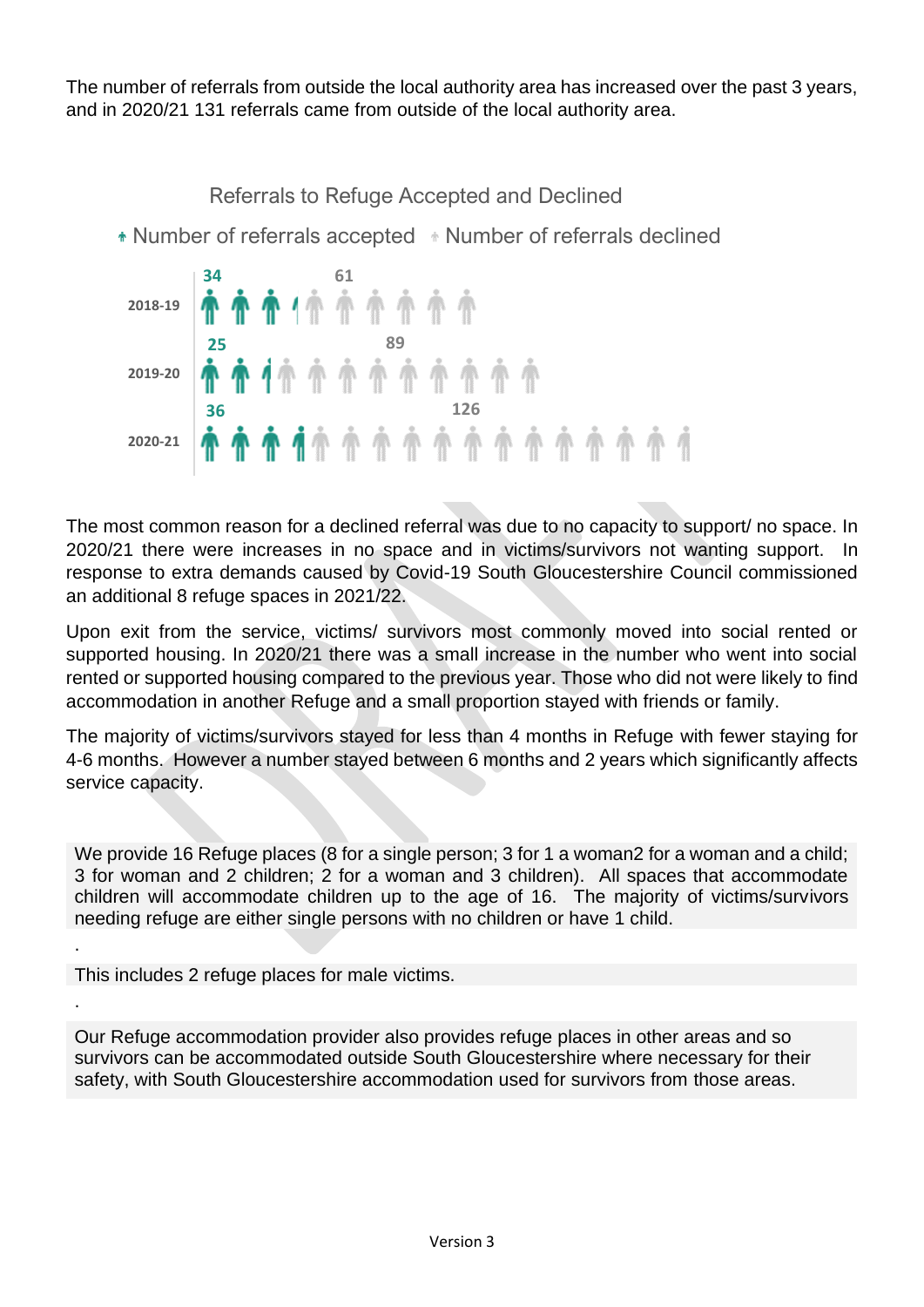## **2.3 How do we want to improve?**

We will review provision looking at the full range of Safe Accommodation options to ensure maximum effective provision with the resources available. As part of this work we want to introduce facilities to meet the needs of those with protected characteristics.

We will ensure all accommodation and support meets the national quality standards set by the Department for Levelling Up, Communities and Housing.

We will promote the range of tools and support available to help survivors remain safe within their own home, including Sanctuary schemes and the tools available to the Police.

We will work with Housing and homelessness services to prevent survivors becoming homeless because of the domestic abuse they experience

We want to improve move-on options so survivors do not have to stay in Refuges any longer than necessary.

#### **Section 3: Support Services**

#### **3.1 Standards**

.

.

.

All those in safe accommodation, as well as many survivors who do not go into safe accommodation need to be provided with support services. The requirement for support services for those in safe accommodation is:

**Overall management of services within the safe accommodation** – capacity building, support and supervision of staff, financial and day to day management, reporting to the council

**Support for day to day running of the service** – scheduling sessions, group activities

**Advocacy** – development of personal safety plans, liaison with other public services

**Domestic Abuse prevention advice** –to help recognise signs of abusive relationships, help remain safe, and prevent repeat victimisation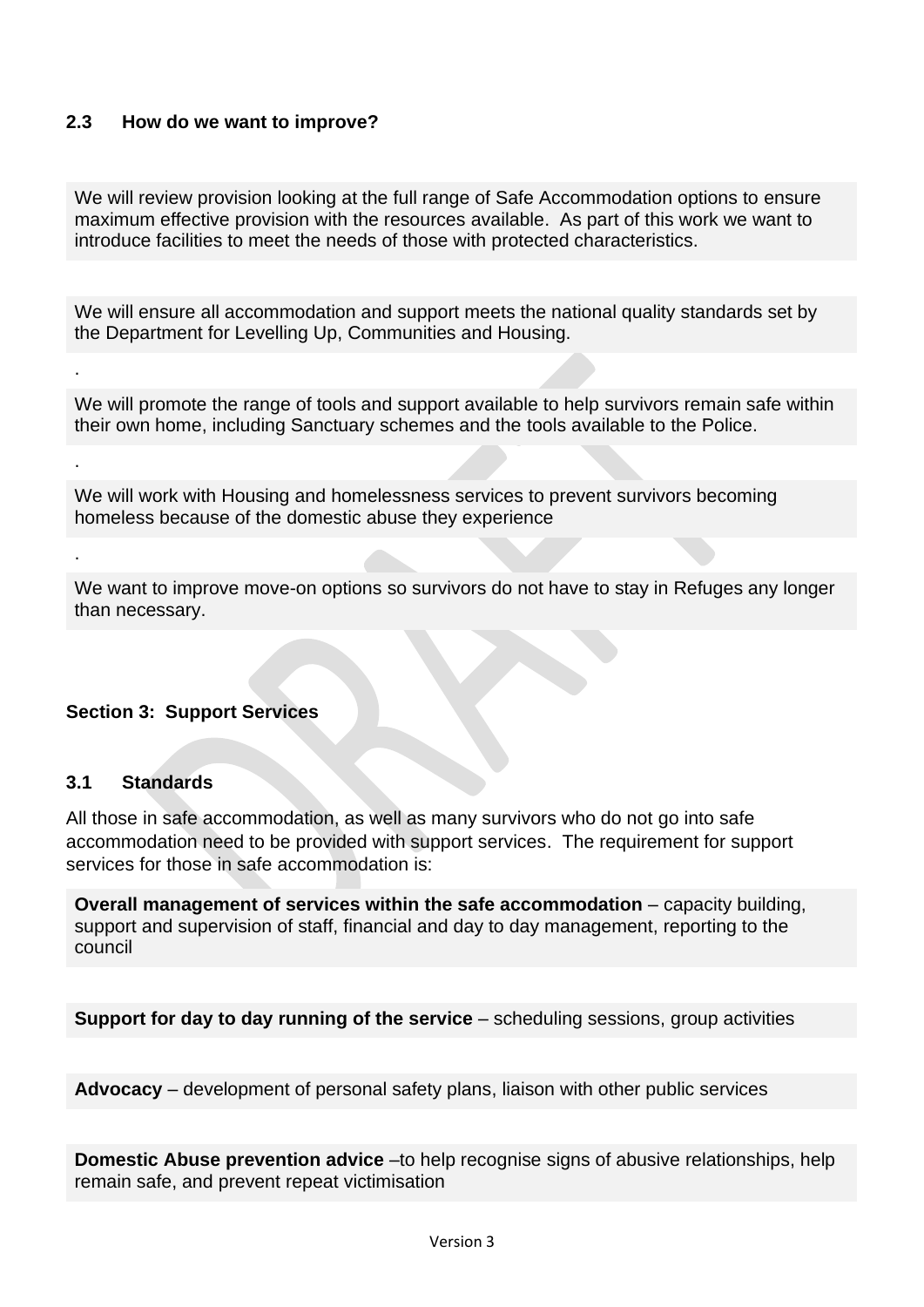**Specialist support** for those with relevant protected characteristics or who have additional and/or compex needs

**Childrens Support** – play therapy, child advocacy or specialist children worker

**Housing related support** – housing advice such as securing a permanent home, rights to existing accommodation, advice on living safely and independently

**Advice service** – financial and legal support to access benefits, support into work, and establish independent financial arrangements

**Counselling and therapy** (including group support) for both adults and childern

#### **3.2 What are we doing already?**

.

.

We provide a comprehensive range of support to all survivors over the age of 16 in safe accommodation through Independent Domestic Violence Advisors including a range of specialists.

We have worked with the service provider and with the Police and Crime Commissioner to secure 5 additional IDVAs to cope with the increased demand following Covid-19 lockdowns.

We provide support services to those survivors whose needs do not necessitate safe accommodation.

#### **3.3 How do we want to improve?**

We will review the provision targeted at particular groups to ensure these match local needs and priorities, and address the gaps identified in our ongoing assessment of needs such as access to specialist provision for older survivors.

We will ensure all accommodation and support meets the national quality standards set by the Department for Levelling Up, Communities and Housing.

We want to continue the improvements made over the last year in our Multi Agency Risk Assessment Conferences to assess risk and safely plan support for survivors while reducing the risk of repeat abuse.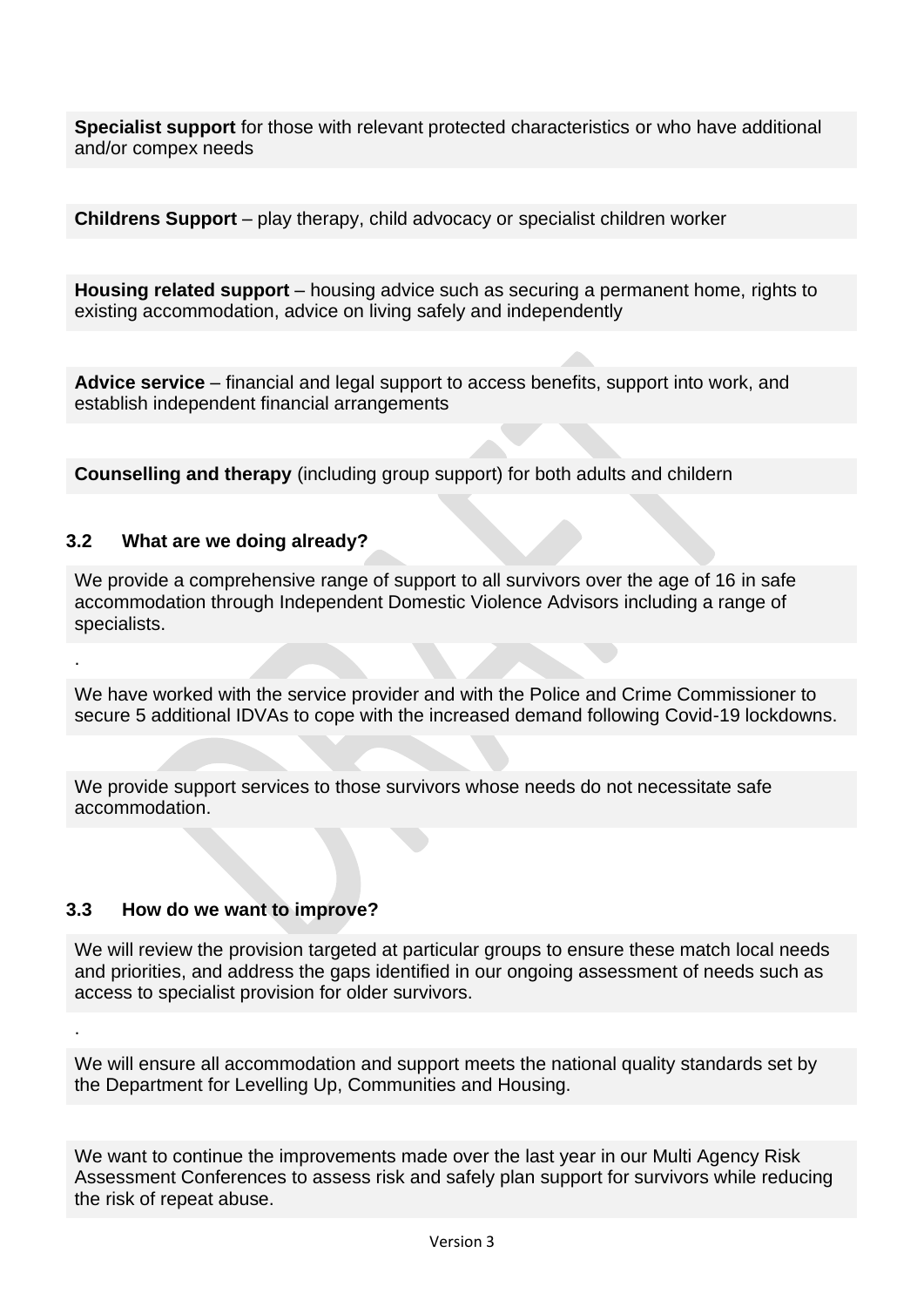# **Section 4: Communication and reporting of domestic abuse**

#### **4.1 Standards**

.

.

As identified earlier, although 4,750 victims of domestic abuse reported to services in 2020/21, 65% of victims did not come forward to receive support. This may be because they are not aware of our services, or because they are not yet confident in accessing services safely.

Many people, especially young people, are not aware of the different forms of domestic abuse and so do not recognise this in the behaviour of themselves or others.

## **4.2 What are we doing already?**

We provide a comprehensive range of support to all survivors over the age of 16 including a helpline and single point of contact for anyone requiring advice and support about domestic abuse

The service is made available through a range of methods including social media, posters, brochures and the internet

Staff in public services are trained in the signs of abuse and encourage people to come forward and repot. We train GPs in this and provide IDVAs at hospitals.

### **4.3 How do we want to improve?**

We want to enhance communications to those survivors and communities that are less confident about reporting domestic abuse. To achieve this we will target communication through a range of methods to make information available in the right place and at the times when it is most needed.

We will raise awareness of the different forms of domestic abuse.

We will improve the confidence of individuals and families to come forward and report at an earlier stage in the cycle of abuse, so that

- they can access support earlier
- Children, young people and adults will be able to recover and move on from the trauma of their experiences as a direct victim of abuse, or of being in a household where they observe abuse and its effect.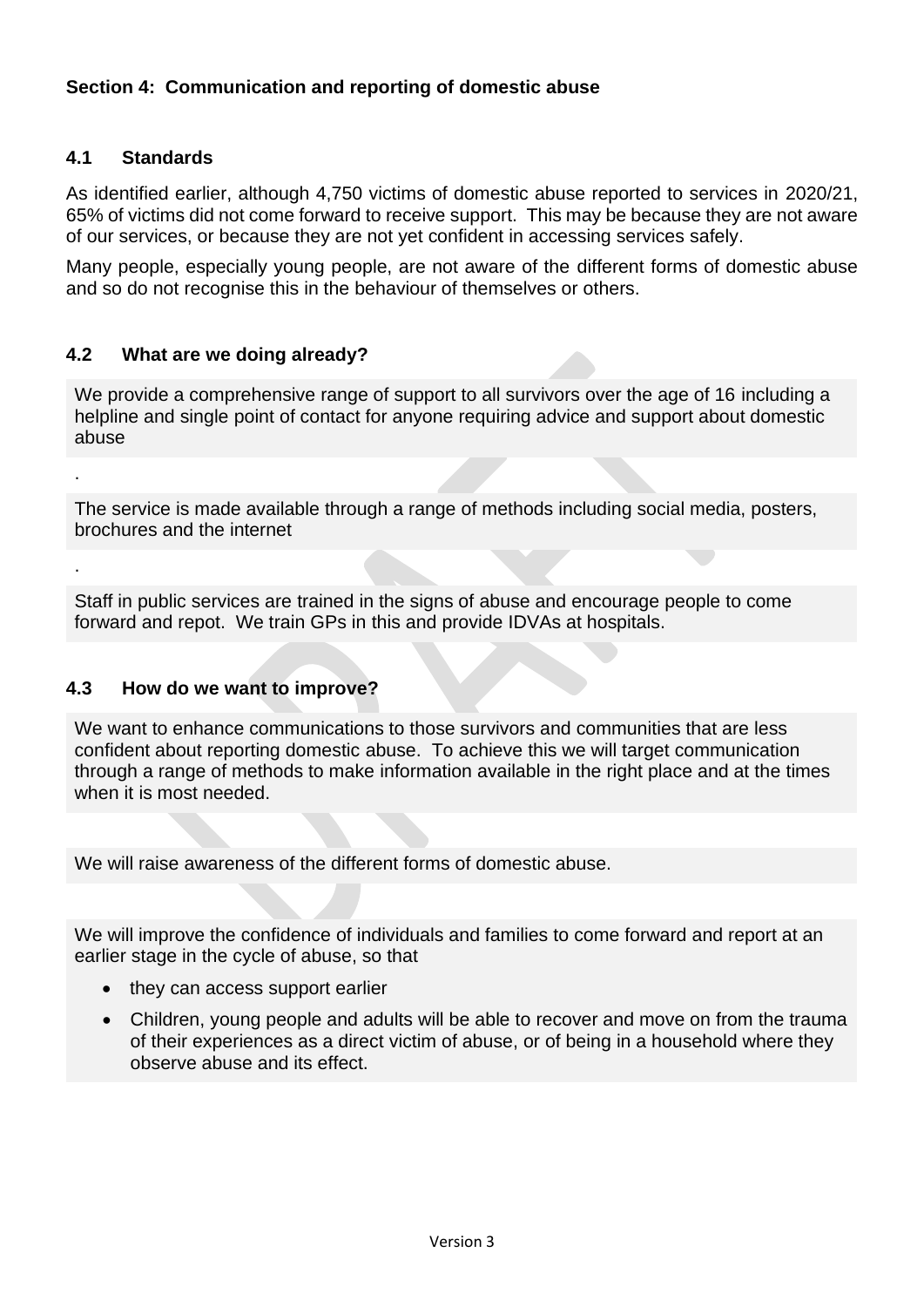# **Section 5: Preventing Domestic Violence and Abuse**

# **5.1 Approach**

Much of the focus of the Domestic Violence and Abuse Act, and certainly the Safe Accommodation duty placed on Local Authorities, is on support for victims/survivors. Where there are survivors, we shall help provide them with the safe accommodation and the support that they need. But we also want to stop them becoming victims in the first place.

Longer term preventative work including education around healthy relationships, consent, and gender inequality, raising self-awareness of the effect of actions, can help prevent domestic violence and abuse.

Consistently addressing underlying issues that lead to abusive behaviour and the normalisation of abuse, preventing flashpoints that lead to cases can reduce domestic violence and abuse , as can the effective use of sanctions where cases do occur.

It is also a simple fact that for every victim / survivor there is a perpetrator who abuses them. Some perpetrators will abuse multiple victims. Some perpetrators will also be (or have been) victims themselves.

Domestic Violence Perpetrators do so in many different ways, for many different reasons, and with many different consequences. Many will also be involved in other specific crimes against their victim.

It is rare that individuals start at the most serious end of the continuum of perpetrators. More usually their behaviour will escalate and increase in frequency and seriousness over time unless something happens to change it.

While this is a general trend we need to be mindful it is not the same in every case though. Analysis of Domestic Homicide Reviews shows often the perpetrator has been previously characterised as posing a low or medium risk.

## **5.2 What are we doing already?**

We provide an extensive programme of preventative work including education and relationship guidance and raising self-awareness of the effect of actions. We also support people to build a different life through settled accommodation, employment, and community links to reduce flashpoints that contribute to Domestic Violence and Abuse.

Probation work with offenders to help them build better relationships that avoid domestic violence and abuse.

A range of organisations use sanctions to prevent repeat cases of Domestic Violence and Abuse

A joint funded partnership between the Avon & Somerset Police and Crime Commissioner, South Gloucestershire Council, and the National Community Lottery Fund, has introduced the national DRIVE programme in South Gloucestershire on a pilot basis. This deals with highharm offenders committing multiple offences, often against multiple victims, and with high levels of violence involved. Delivered by Cranstoun, the service went live in April 2021.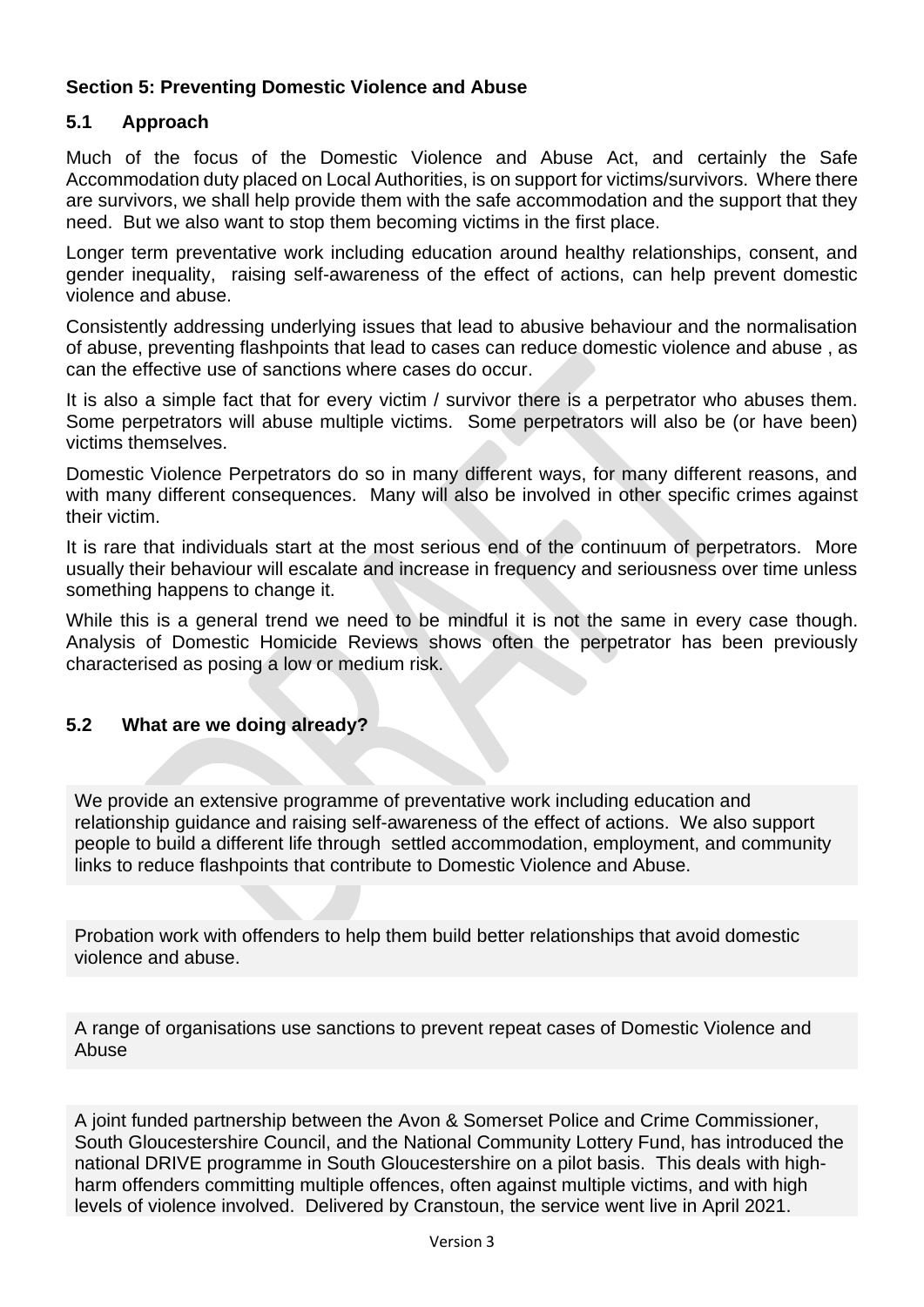Although it is too early to see the effect of this yet, elsewhere DRIVE has seen reductions of 82% in physical abuse; 88% in sexual abuse; 75% in harassment and stalking behaviours and 73% in jealous and controlling behaviours by the perpetrators DRIVE engages with. 82% of survivors see their personal risk reduced

## **5.3 How do we want to improve?**

We want to introduce effective provision for *Medium / Standard Harm* perpetrators (involved in more than one incident, may involve violence but not cause injuries requiring hospitalisation or medical care. (Probably identified because dealt with by the Police using domestic violence protection notices and orders) and *Low* harm perpetrators (who may commit one or a low number of incidents not causing injuries requiring hospitalisation or medical care and may self-identify and seek help voluntarily)

We want to improve the co-ordination and effectiveness of sanctions used against perpetrators in order to reduce repeat violence and abuse.

We will review our longer-term preventative work such as relationship guidance, supporting people to build a different life through settled accommodation, education, employment, financial advice, and community links, and use this to break the chain of domestic violence and abuse from generation to generation.

We will explore with social landlords whether domestic abuse can be treated as a breach of tenancy conditions so perpetrators can be accountable and potentially evicted as part of a multi-agency response

We want to continue the improvements made over the last year in our Multi Agency Risk Assessment Conferences to assess risk and safely plan support for survivors while reducing the risk of repeat abuse.

## **Section 6: Improving How We Work**

#### **6.1 What Is This About?**

.

Responding effectively to domestic violence and abuse involves a range of activities, often provided by different organisations. Although this Strategy highlights some areas where we intend to improve our delivery, we need to ensure that all parts of the system work together seamlessly – the system is only as strong as its weakest link.

We therefore need to constantly monitor and improve the effectiveness of each part of our domestic violence and abuse work to make sure that not only is it effective in its own right, but it contributes to the whole.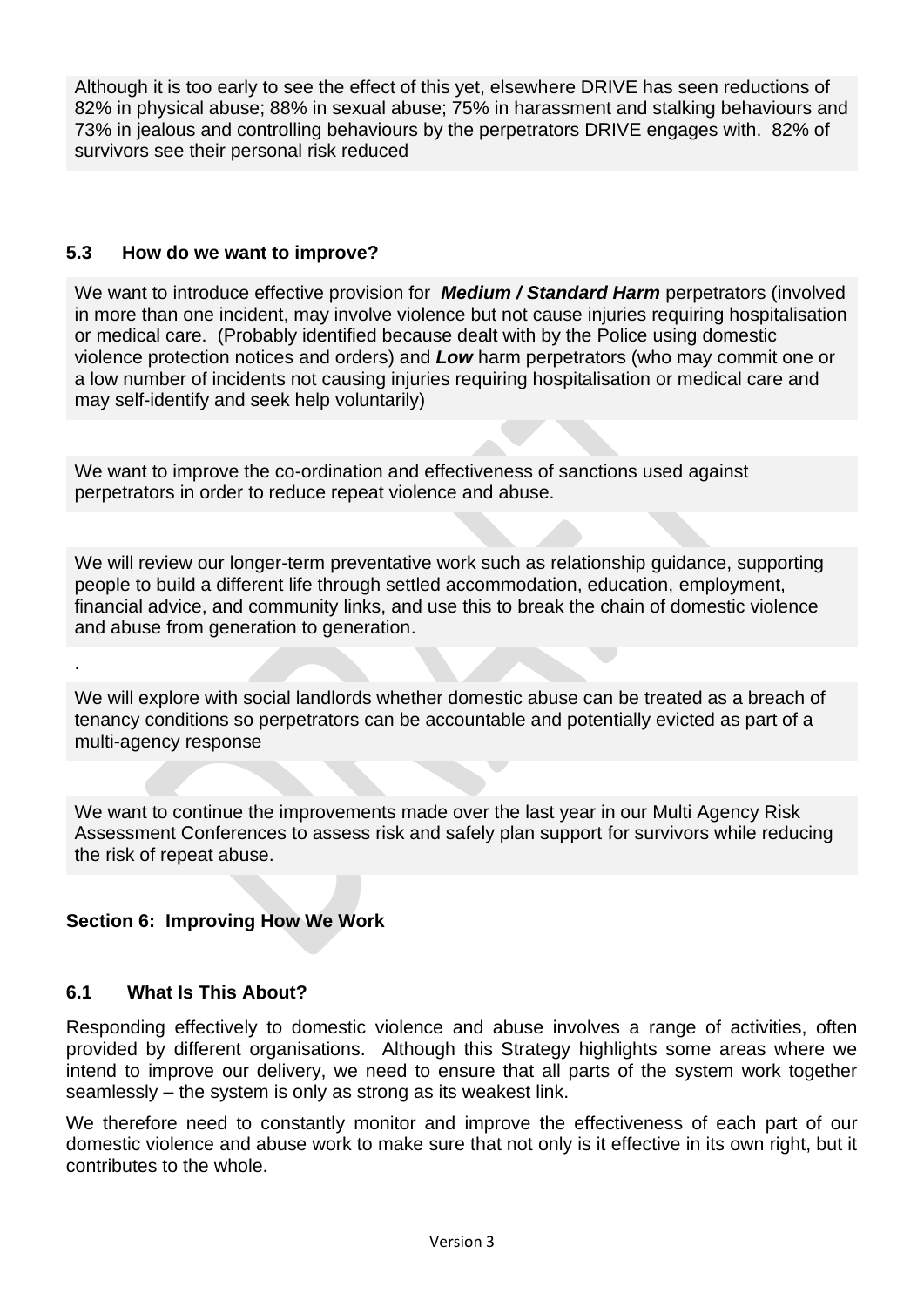## **6.2 What Are We Doing Already?**

A whole range of local services and policies contribute to our overall response to domestic violence and abuse. The effectiveness of these is considered by multi-agency partnerships.

Local services are commissioned, and monitored by, a Joint Commissioning Group to make sure they are co-ordinated and work consistently towards the same end results.

We have updated the domestic violence and abuse needs assessment to provide a clear picture of the demand for different services; the effectiveness of the ways in which we meet this demand, and the areas in which improvement is needed.

#### **6.3 How Do We Want To Improve?**

We want to improve links to other local strategies and plans so that these help achieve our Domestic Violence and Abuse Objectives.

We want to improve the quality of the data we have available to draw conclusions from, and to use this effectively in driving our understanding and decision-making

We want to carry out a series of reviews to understand better the factors behind some of the apparent anomalies in existing results so we know whether there are genuine differences in access and outcomes, and change our approach to reduce inequality in service outcomes if this is the case.

## **Section 7: Domestic Abuse Strategy**

## **7.1 Strategy and Objectives**

This Domestic Abuse Strategy outlines changes we will make to meet the needs of those subjected to domestic abuse.

While the Strategy itself covers a three-year period it will be reviewed annually to ensure we respond to changes in the pattern of domestic abuse; to the effect of our actions, and to changing needs of survivors.

An Action Plan will be developed and implemented annually, providing clarity over how we will meet the objectives within this strategy. This action plan will include steps to address gaps in our knowledge or in the effectiveness of our delivery. It will focus on both the immediate and longer-term actions that will be needed to enhance our safe accommodation service and our wider support to survivors of domestic abuse.

Our strategy will focus on achieving the following objectives 2022-2024.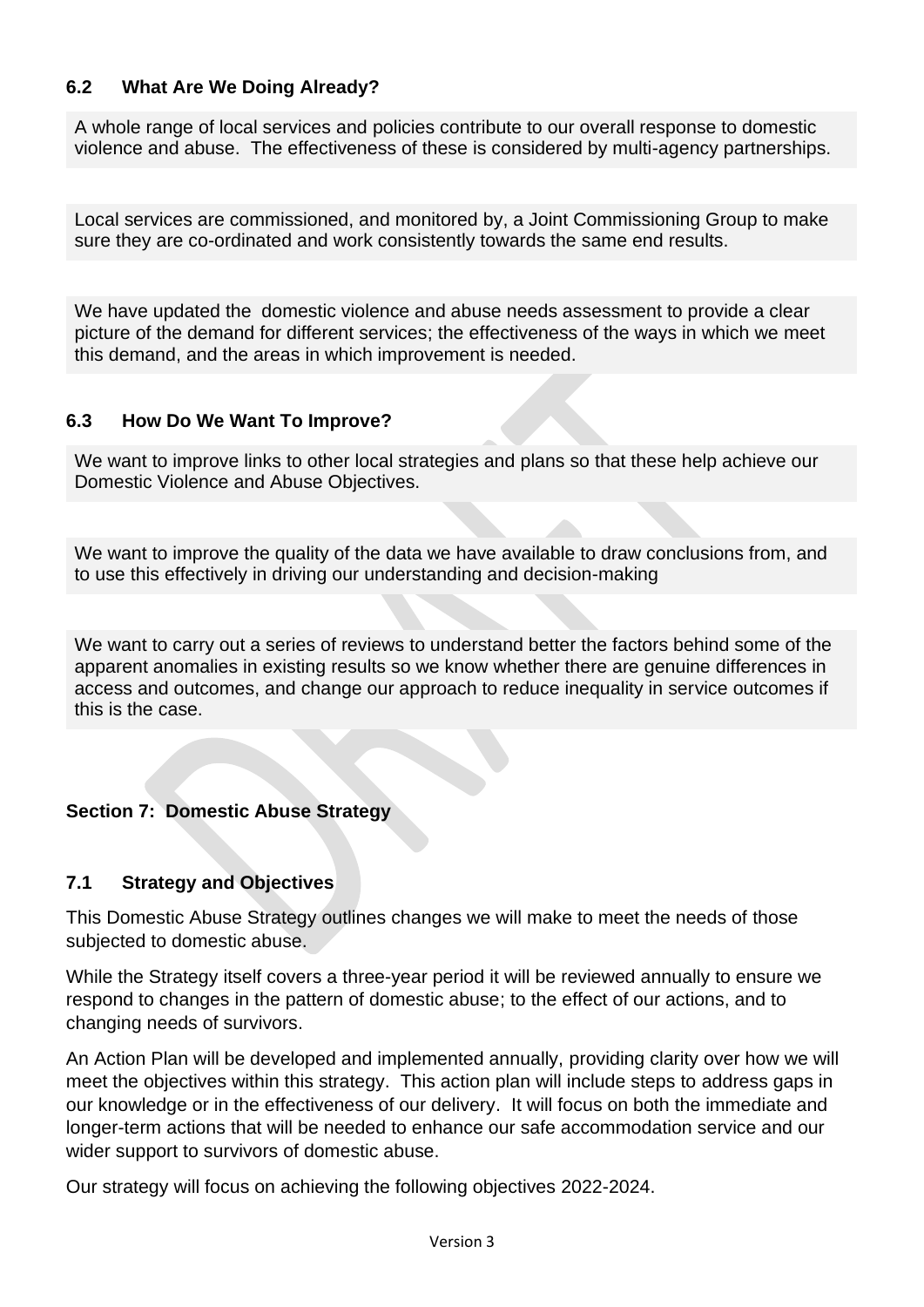- **1 Provide a range of appropriate Safe Accommodation options for all survivors of Domestic Abuse who need it**
- **2 Improve support enabling survivors to return home safely or to move into alternative permanent accommodation more quickly**
- **3 Early intervention to prevent homelessness caused by domestic abuse**
- **4 Provide accessible and effective support services to help survivors**
- **5 Improve communication and the confidence of survivors to report domestic abuse**
- **6 Early intervention to identify domestic abuse and prevent escalation**
- **7 Reduce the level and harm caused by domestic violence and abuse within South Gloucestershire**

# **7.2 Delivery of the Strategy**

The strategy will be implemented by partners represented on the Domestic Abuse Strategic Partnership, through an operational delivery group, and through individual task and finish groups. Those involved in these groups include those responsible for the local response to a range of community safety topics including violence against women and girls; modern slavery; victim support, housing and homelessness reduction; child and adult exploitation, safeguarding, organised crime disruption and supporting families. This ensures ongoing implementation of the domestic abuse strategy will be linked closely to these areas of work

## **7.3 Domestic Abuse Strategic Partnership**

The Domestic Abuse Strategic Partnership is a partnership group responsible for ensuring delivery of this Strategy. It does this by

- Providing advice and data to support South Gloucestershire Council to undertake a robust local needs assessment to identify and understand the needs of domestic abuse victims within relevant safe accommodation, in their area (including those that present from out of area).
- Providing expert advice and data to support the development of a local strategy, agreeing the appropriate steps needed to meet the needs identified – ensuring the needs of all victims, including those with protected characteristics and / or additional complex needs, are represented and met through the strategy.
- Monitoring the delivery of this local Domestic Violence and Abuse Strategy
- Supporting South Gloucestershire Council to effectively engage with domestic abuse victims and expert services in understanding the range and complexity of needs.
- Supporting South Gloucestershire Council to make commissioning and decommissioning decisions. including advising on when and how commissioning is undertaken to ensure the best and most appropriate services are made available for victims.
- Ensuring join up across other related areas such as alcohol and drug treatment services, housing, health, early years and childhood support, social services and police and crime services
- Advising and supporting dealing with issues raised and identified from engagement through formal and informal routes.
- Raising community awareness of Domestic Violence and Abuse, and of access to support and services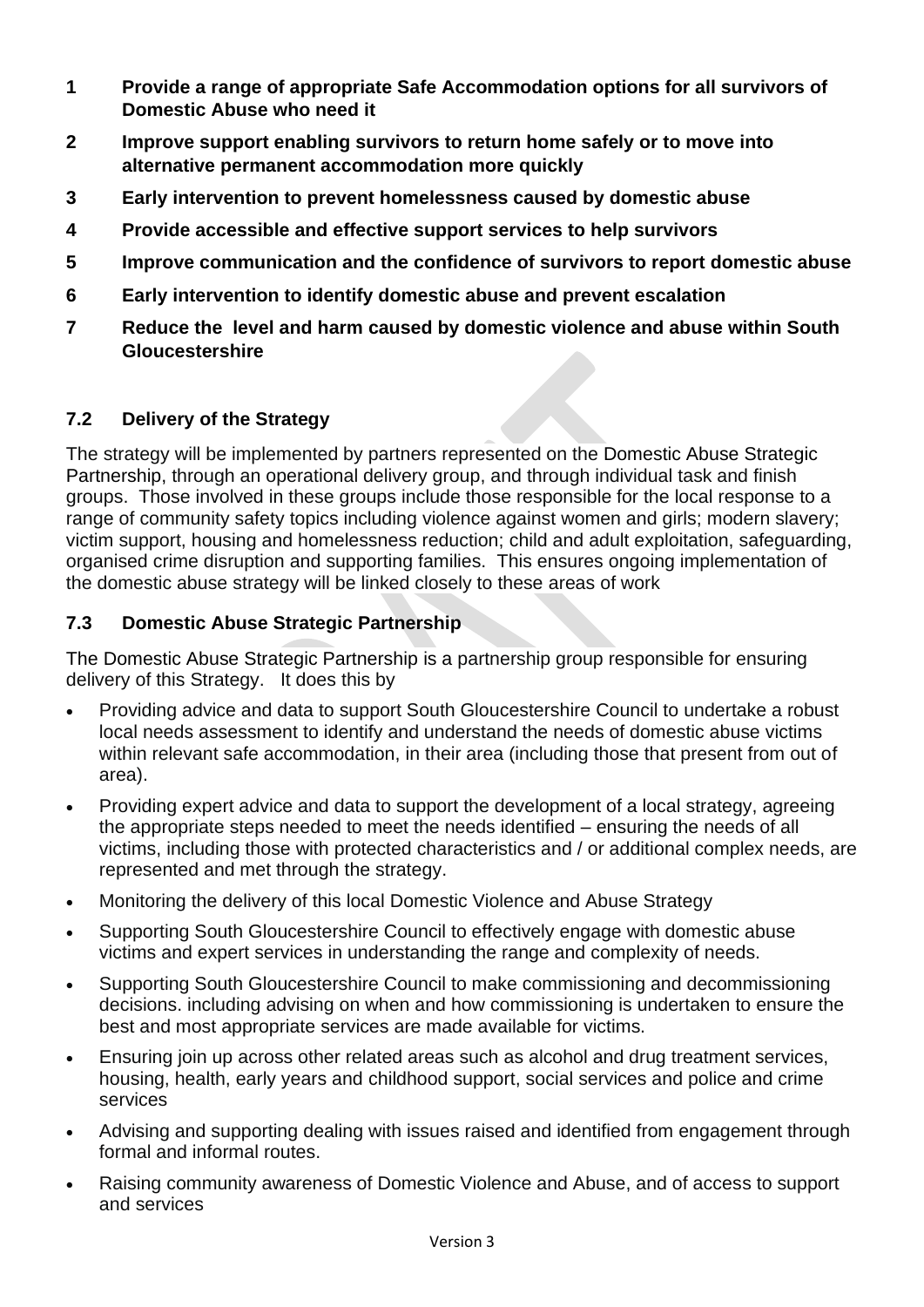- Raising awareness amongst professionals of access to support and Domestic Violence and Abuse services
- Providing advice to South Gloucestershire Council about the provision of other local authority domestic abuse services.
- Monitoring the implementation of recommendations from Domestic Homicide reviews
- Escalating issues and concerns to the relevant representative / body

Membership of Domestic Abuse Strategic Partnership comprises

- Executive Member for Communities and Local Place, South Gloucestershire Council,
- Adult Social Care, South Gloucestershire Council, to represent adults as victims of domestic abuse
- Integrated Children's Services South Gloucestershire Council, to represent adults as victims of domestic abuse
- Equality Voice to represent victims with protected characteristics
- Next Link as a voluntary organisation working with victims of domestic abuse locally.
- Julian House as a voluntary organisation working with victims of domestic abuse locally.
- Bristol North Somerset and South Gloucestershire Clinical Commissioning Group to represent health care services
- Public Health, South Gloucestershire Council to represent health care services
- Avon and Somerset Police to represent policing and criminal justice.
- Homechoice service, South Gloucestershire Council, to represent housing and homelessness services
- Strategic Safeguarding Manager, South Gloucestershire Council, as chair of domestic abuse operational delivery group.

The Strategic Partnership hears direct input from survivors of domestic abuse so their experiences both of abuse and of receiving services can be taken into account in improving those services.

The Domestic Abuse Strategic Partnership reports annually to the Cabinet of South Gloucestershire Council and supports South Gloucestershire Council in reporting back to to the Department for Levelling Up, Housing and Communities on delivery of the statutory duties laid out in the Domestic Violence and Abuse Act 2021.

# **Section 8: Areas of Focus**

We will work on a continual basis to achieve the broad objectives laid out in this Strategy. An Action Plan will be developed and agreed annually before the start of the financial year, providing clarity over the work we will carry out each year. That action plan will include steps to address gaps in our knowledge or in the effectiveness of our delivery. It will focus on both the immediate and longer-term actions that will be needed to enhance our safe accommodation service and our wider support to survivors of domestic abuse.

Over the life of this Strategy there are also some priority areas of focus in each year. These are: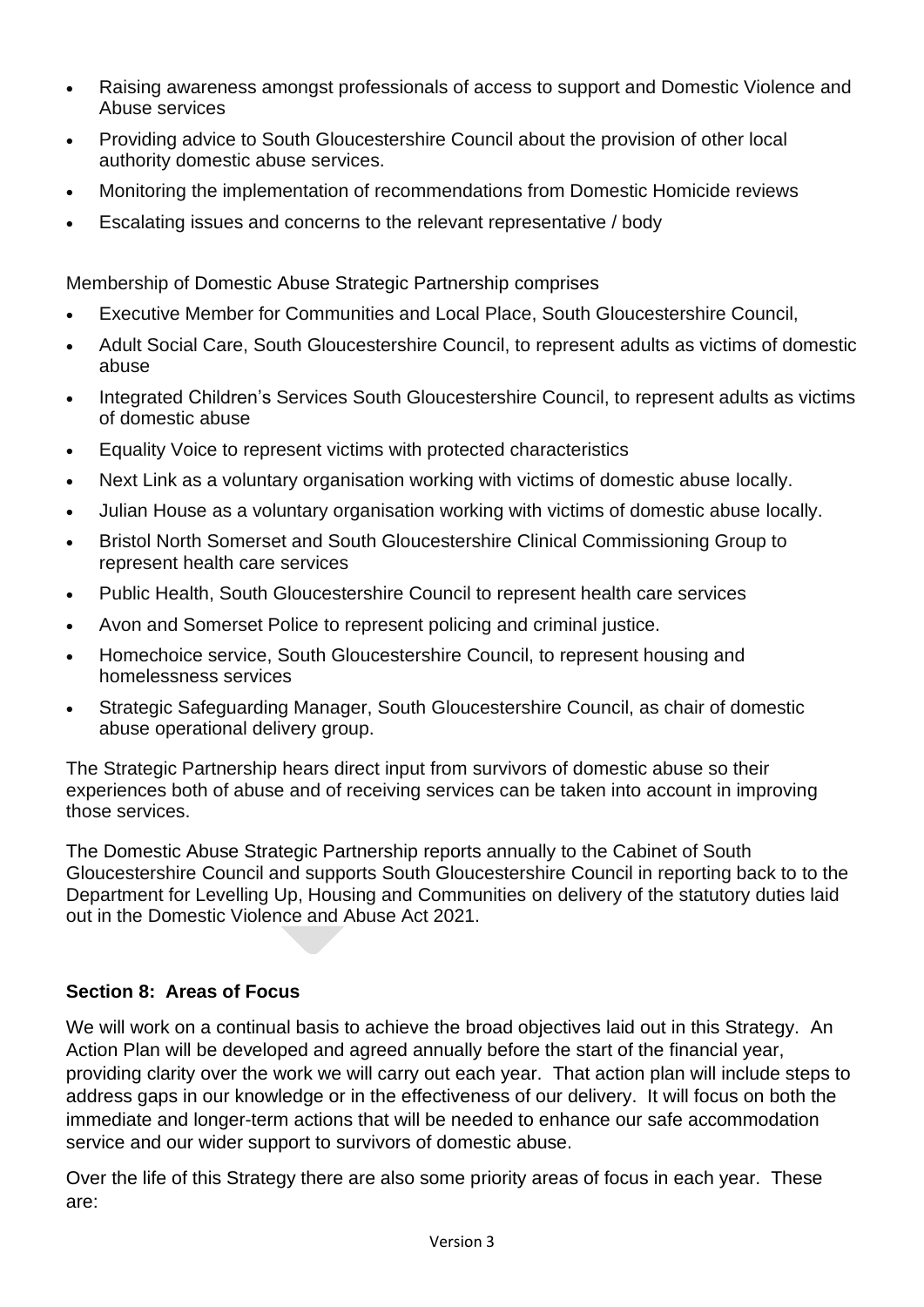# *2021/22*

- Complete a detailed Needs Assessment for Domestic Violence and Abuse
- Agree a Domestic Violence and Abuse Strategy
- Ensure the voice of victims is fully heard by the Domestic Abuse Strategic Partnership
- Audit current services against the standards set by the Department for Levelling Up, Communities and Housing

## *2022/23*

- Recommission Safe Accommodation and support services
- Devise and implement a communications strategy to raise individual and community awareness of forms of domestic violence and abuse, and the support available.
- Identify and address data gaps, including targeted reviews of apparent service access / outcome anomalies

## *2023/24*

• Decide on Future of the DRIVE programme

## *2024/25*

- Complete a detailed Needs Assessment for Domestic Violence and Abuse
- Revise the Domestic Violence and Abuse Strategy

## **Section 9: How will we know we are making a difference?**

#### **9.1 Measuring Performance**

In addition to monitoring delivery of our action plan we will use a small number of focussed Performance Indicators to monitor our success in delivery this strategy.

These Performance Indicators provide an overall indicator of strategic impact. Individual results will be explored in more detail to draw conclusions including about equality of provision and delivery.

| <b>Performance Indicator</b>                            | <b>Current Performance</b><br>/ Commentary | <b>Target</b> |
|---------------------------------------------------------|--------------------------------------------|---------------|
| Number of survivors accepted into safe<br>accommodation |                                            |               |
| Number reaching the threshold to need                   |                                            |               |
| safe accommodation to unable to access                  |                                            |               |
| it                                                      |                                            |               |
| Number staying in safe accommodation<br>over 6 months   |                                            |               |
| Number of those who had to move to                      |                                            |               |
| alternative housing because of domestic                 |                                            |               |
| abuse                                                   |                                            |               |
| Number of those prevented from being                    |                                            |               |
| made homeless after reporting domestic                  |                                            |               |
| abuse                                                   |                                            |               |